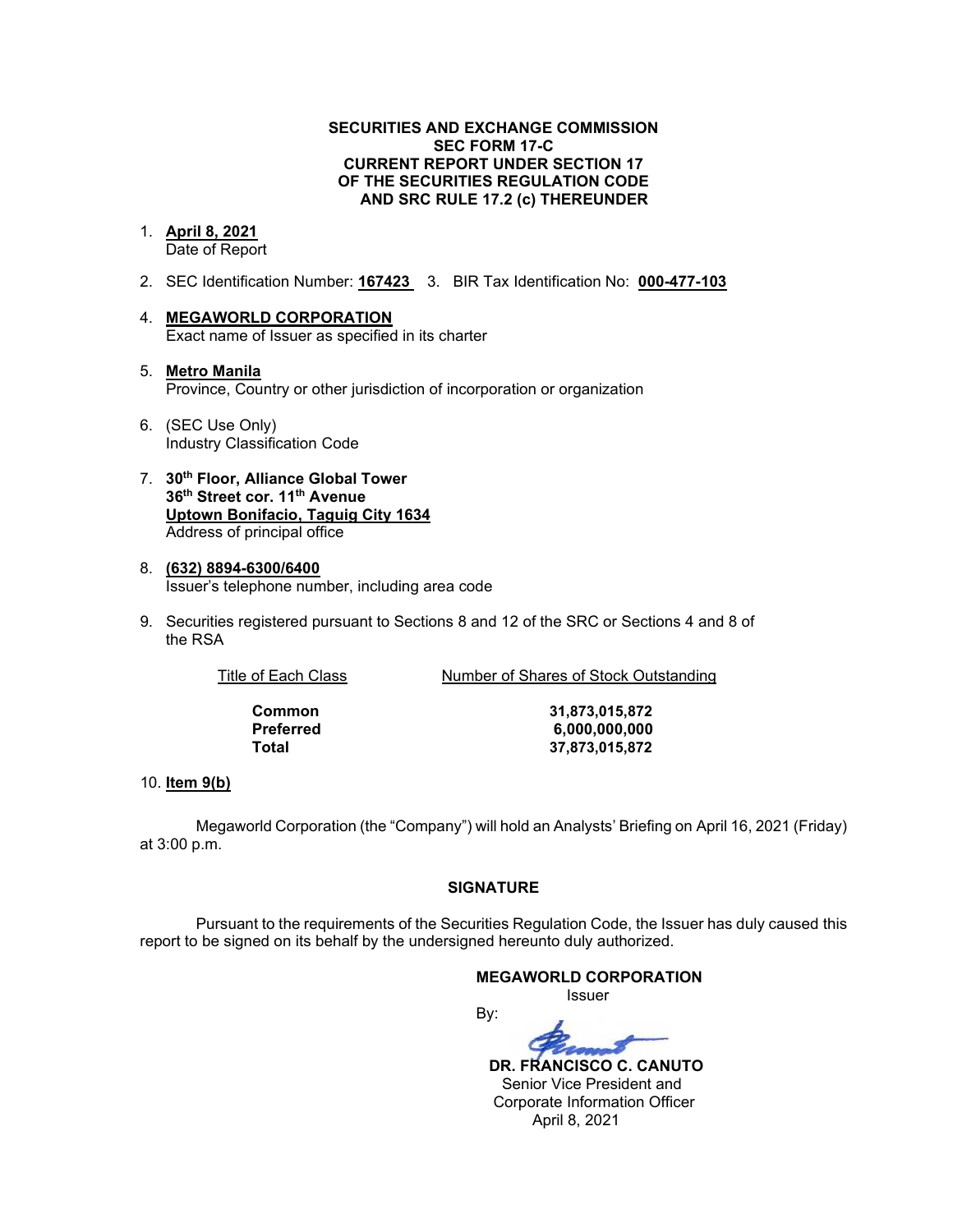

# MEG Full Year 2020 Results Briefing

Megaworld Corporation will hold an Analysts' Briefing on the Company's financial and operating results for the Full Year 2020.

Details as follows:

| <b>Type</b> | $\mathcal{L}$     | <b>Analysts' Briefing</b>                                 |
|-------------|-------------------|-----------------------------------------------------------|
| Subject     | $\sim 1000$ $\mu$ | <b>MEG Full Year 2020 Financial and Operating Results</b> |
| Date        | $\mathcal{L}$     | April 16, 2021                                            |
| Time        | ÷                 | $3:00$ P.M.                                               |

The briefing will be done online through a video conference facility. Interested participants may send their confirmation before 5:00 pm of April 15, 2021 to Beverly B. Peñaranda at bborlaza.global@megaworldcorp.com and/or investorrelations@megaworldcorp.com who will share the registration link for the event. Only confirmed participants may be allowed to join the briefing.

Thank you.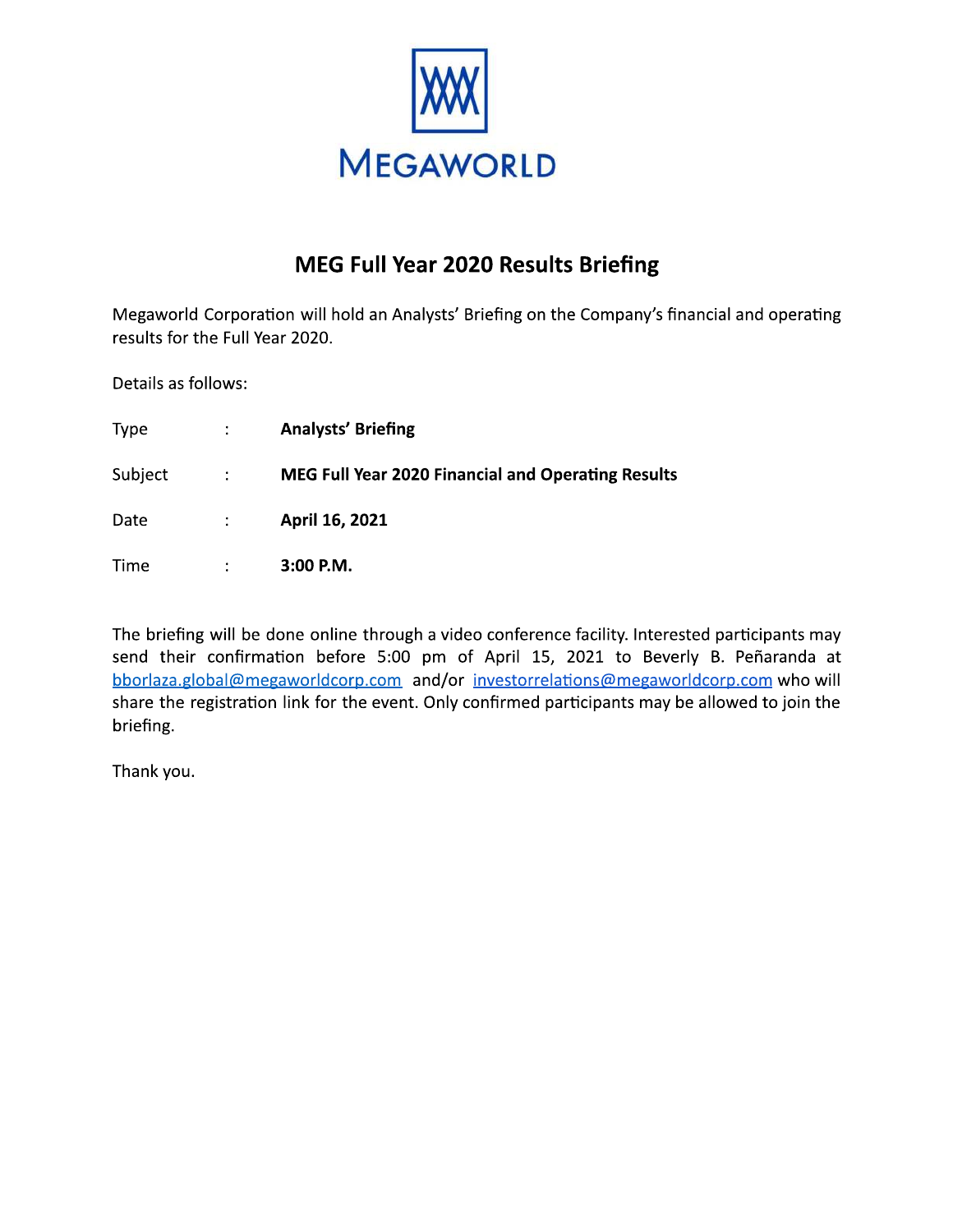# **SECURITIES AND EXCHANGE COMMISSION SEC FORM 17-C**

### **CURRENT REPORT UNDER SECTION 17 OF THE SECURITIES REGULATION CODE AND SRC RULE 17.2(c) THEREUNDER**

|                                                                                    | 1. Date of Report (Date of earliest event reported)                                                                                   |  |  |  |
|------------------------------------------------------------------------------------|---------------------------------------------------------------------------------------------------------------------------------------|--|--|--|
| Apr 8, 2021                                                                        |                                                                                                                                       |  |  |  |
| 2. SEC Identification Number                                                       |                                                                                                                                       |  |  |  |
| 167423                                                                             |                                                                                                                                       |  |  |  |
| 3. BIR Tax Identification No.                                                      |                                                                                                                                       |  |  |  |
| 000-477-103                                                                        |                                                                                                                                       |  |  |  |
| 4. Exact name of issuer as specified in its charter                                |                                                                                                                                       |  |  |  |
| <b>MEGAWORLD CORPORATION</b>                                                       |                                                                                                                                       |  |  |  |
| 5. Province, country or other jurisdiction of incorporation                        |                                                                                                                                       |  |  |  |
| <b>Metro Manila</b>                                                                |                                                                                                                                       |  |  |  |
| 6. Industry Classification Code(SEC Use Only)                                      |                                                                                                                                       |  |  |  |
| 7. Address of principal office<br><b>Taguig City</b><br><b>Postal Code</b><br>1634 | 30th Floor, Alliance Global Tower 36th Street cor. 11th Avenue Uptown Bonifacio,<br>8. Issuer's telephone number, including area code |  |  |  |
| (632) 8894-6300/640                                                                |                                                                                                                                       |  |  |  |
|                                                                                    | 9. Former name or former address, if changed since last report                                                                        |  |  |  |
| N/A                                                                                |                                                                                                                                       |  |  |  |
|                                                                                    |                                                                                                                                       |  |  |  |
|                                                                                    | 10. Securities registered pursuant to Sections 8 and 12 of the SRC or Sections 4 and 8 of the RSA                                     |  |  |  |
| <b>Title of Each Class</b>                                                         | Number of Shares of Common Stock Outstanding and Amount of Debt Outstanding                                                           |  |  |  |
| Common                                                                             | 31,873,015,872                                                                                                                        |  |  |  |
| Preferred                                                                          | 6,000,000,000                                                                                                                         |  |  |  |
|                                                                                    | 11. Indicate the item numbers reported herein                                                                                         |  |  |  |
| Item $9(b)$                                                                        |                                                                                                                                       |  |  |  |

The Exchange does not warrant and holds no responsibility for the veracity of the facts and representations contained in all corporate disclosures, including financial reports. All data contained herein are prepared and submitted by the disclosing party to the Exchange, and are disseminated solely for purposes of information. Any questions on the data contained herein should be addressed directly to the Corporate Information Officer of the disclosing party.